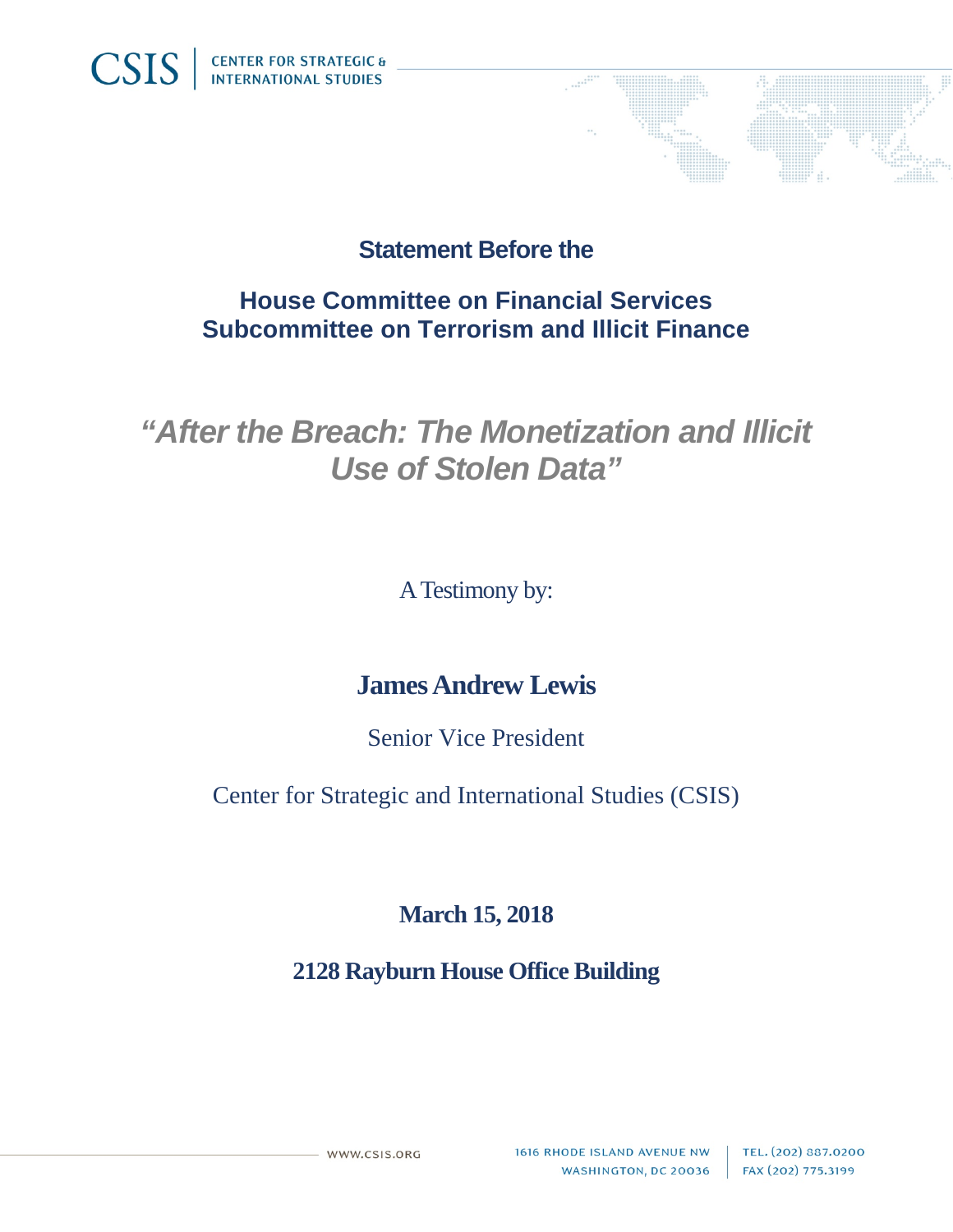I thank the Committee for the opportunity to testify on this subject.

In the 1990s, when the Internet was commercialized, there was a strong millennial belief that this was part of a new age of peace and harmony, with the end of the Cold War and with what some went so far as to call the end of history. All countries would be market democracies, Russia and China would be friends, the role of government would shrink and be replaced by a new multistakeholder governance model, the boundaries between countries would fade and the Internet would be the glue that held this new world together.

Millennial optimism has proven to be badly mistaken, but it still undergirds some of our thinking about the Internet, such as the benefits of anonymity, often justified as essential for dissent, but which remains an immense benefit for criminals. The last few years have shown that the Internet has a dark underside that is deeply troubling. The Internet has brought tremendous economic benefit, but this comes with the costs created by espionage and crime. The loss per victim from cybercrime can be low, but there are many victims and the costs and risks of engaging in cybercrime are even lower, making this an irresistible criminal activity. The task for policymakers and legislators is to find a way to reduce that cost without sacrificing the Internet's benefits.

Cybercrime is big business. How big a business is a subject for dispute and, like so many things connected to information technology and the Internet, also a subject of imprecision, hype and exaggeration. CSIS has conducted three studies, with the support of McAfee, to estimate the losses from cybercrime. In interviews for our studies, one senior official called it "the greatest transfer of wealth in human history," while another, a member of the Council of Economic Advisors at that time, called it a "rounding error in a fourteen trillion-dollar economy." Through our work, we hoped to narrow the gap between these two extremes.

Our first study of cybercrime, done in partnership with Stewart Baker, attempted to establish upper and lower bounds for cybercrime by looking at other categories of crime for which there was available data, such as narcotics, maritime piracy, pilferage and (for an estimate to social cost) automobile crashes. This comparison let us estimate how much crime a society can tolerate as part of everyday life, and suggested a range of 0.5% to 1.5% of national income. For perspective, when you hear that cybercrime costs the U.S. a trillion dollars a year, this would be roughly 6% of national income, an immense sum unmatched by any other category of crime. We assessed this as unlikely.

Estimation of the cost of cybercrime is challenging because data collection is woefully inadequate. Even major economies do not collect statistics on cybercrime. This is somewhat understandable because many victims prefer not to report their losses. We tried to account for this in our estimate. There are also valuation problems in deciding how much stolen intellectual property is actually worth or what the market prices are for stolen personal information, a price that can fluctuate with supply. Additionally, there is no common definition on what should count as cybercrime. Some countries count anything where a computer is used. Others do not count intellectual property theft. Developing a common global standard of what should be counted and making the collection of data a priority would help us asses the scope of the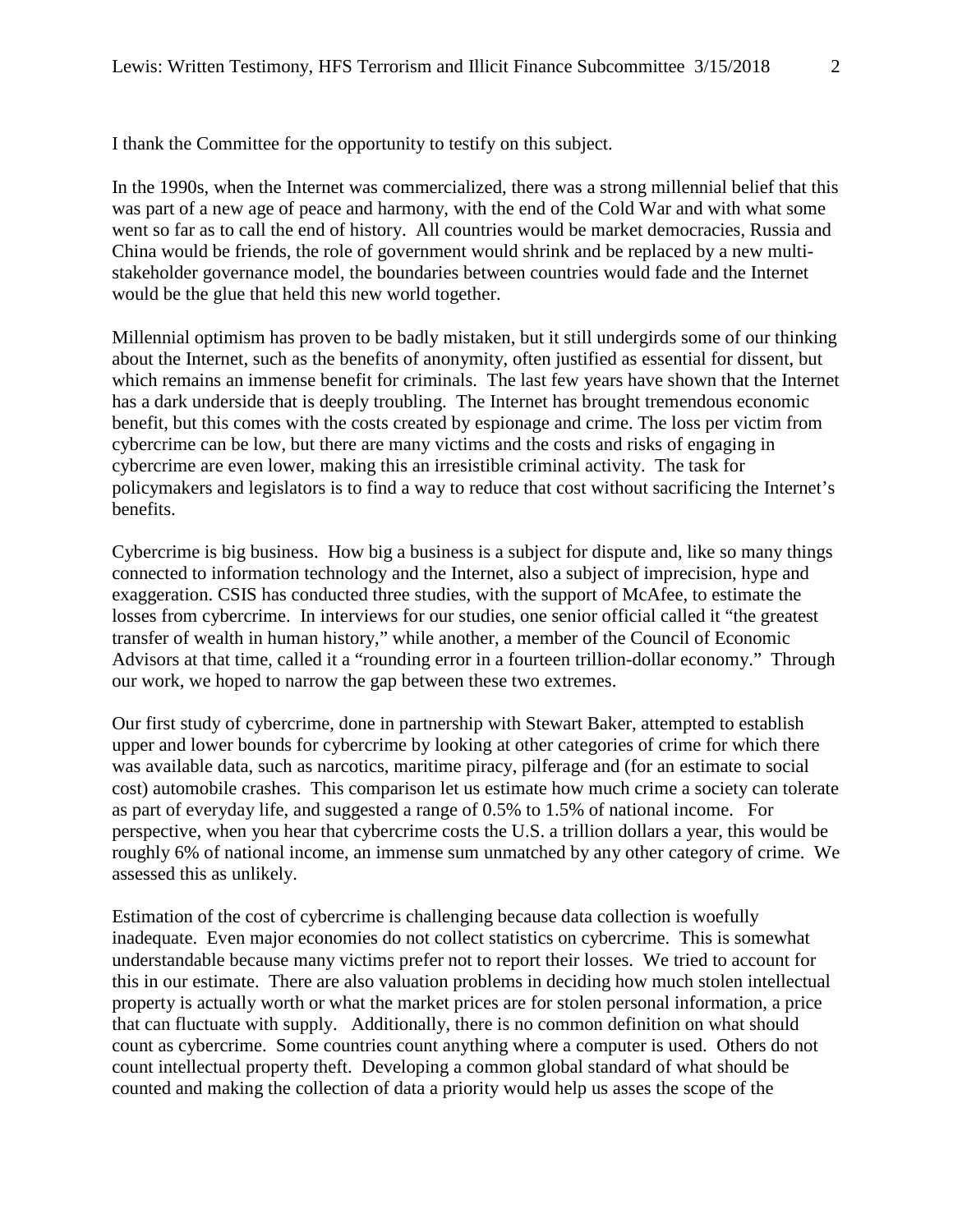problem. Until then, estimates must do. This may change over time, as insurance companies collect actuarial data on cybercrime, or it may require government intervention in the same way we estimate the cost of narcotics-related crime.

One major difficulty for estimating the cost of cybercrime and cyber espionage is the problems that criminals face in monetizing the results of their theft. Even if we know the value of what was taken, in many cases criminals cannot gain the full value, particularly for personally identifiable information (PII) or intellectual property (IP). It is harder (in some cases, much harder) to monetize the result of a successful hack than it is to hack itself. One reason we believe that cybercrime continues to increase is that criminals have become better at monetization, in part because of the availability of cryptocurrencies like Bitcoin.

Monetization is easiest is when a criminal can transfer funds directly from the victim to a bank account. In the past, this was done by using "mules" or "cashers" to launder money extracted from breached accounts. Cybercriminals transferred stolen funds to the mules' accounts; the mules will take a "commission" (often between 5-10% of the total) and forward the rest to overseas accounts. These older processes were both risky and inefficient. The development of cryptocurrencies reduced risk and increased returns, by increasing the anonymity and ease of criminal transactions. The cybercrime monetization process is increasingly digitized, with criminals moving stolen funds rapidly among accounts with the goal of using it to buy cryptocurrencies in untraceable ways.

Business confidential information can also be monetized easily, by providing the criminal acquirer an advantage in business negotiations or an ability to conduct a transaction at a lower cost than would otherwise be the case. Accounting firms and law offices have become favorite targets for this category of cybercrime since many are small and not well protected. Advance information on quarterly results or mergers and acquisitions could allow a sophisticated criminal to take advantage of the market in ways that could be difficult to trace, making the manipulation of stock prices and other financial assets one of the more difficult aspects of cybercrime. This kind of financial manipulation avoids many of the problems related to monetization.

Monetization of stolen data, whether IP or PII, has always been a problem for cybercriminals. Digital currencies have helped to change that, but they have not solved the fact that there can be a broad gap between what cybercriminals steal and what they able to exploit. Criminals cannot monetize everything they take. Millions of individuals can lose their credit card data in a single incident, but only a fraction of those affected will experience monetary loss. Similarly, thieves and spies may take intellectual property that cost billions to develop, but they face real challenges in their ability to turn this IP into competing products. The gain from the crime to the criminals will vary from product to product depending on how easy it is to turn the stolen IP into a product that can be sold on the market. The theft of a formula for some product like house paint or furniture, for example, allows a competitor to begin production almost immediately. The theft of IP for high tech products like semiconductors, however, might not be useful at all without a modern industrial base that can manufacture products based on the stolen IP.

As an aside, this is part of the explanation as to why China has tried in the last few years to acquire semiconductor companies in the West. China's economic espionage actions before 2015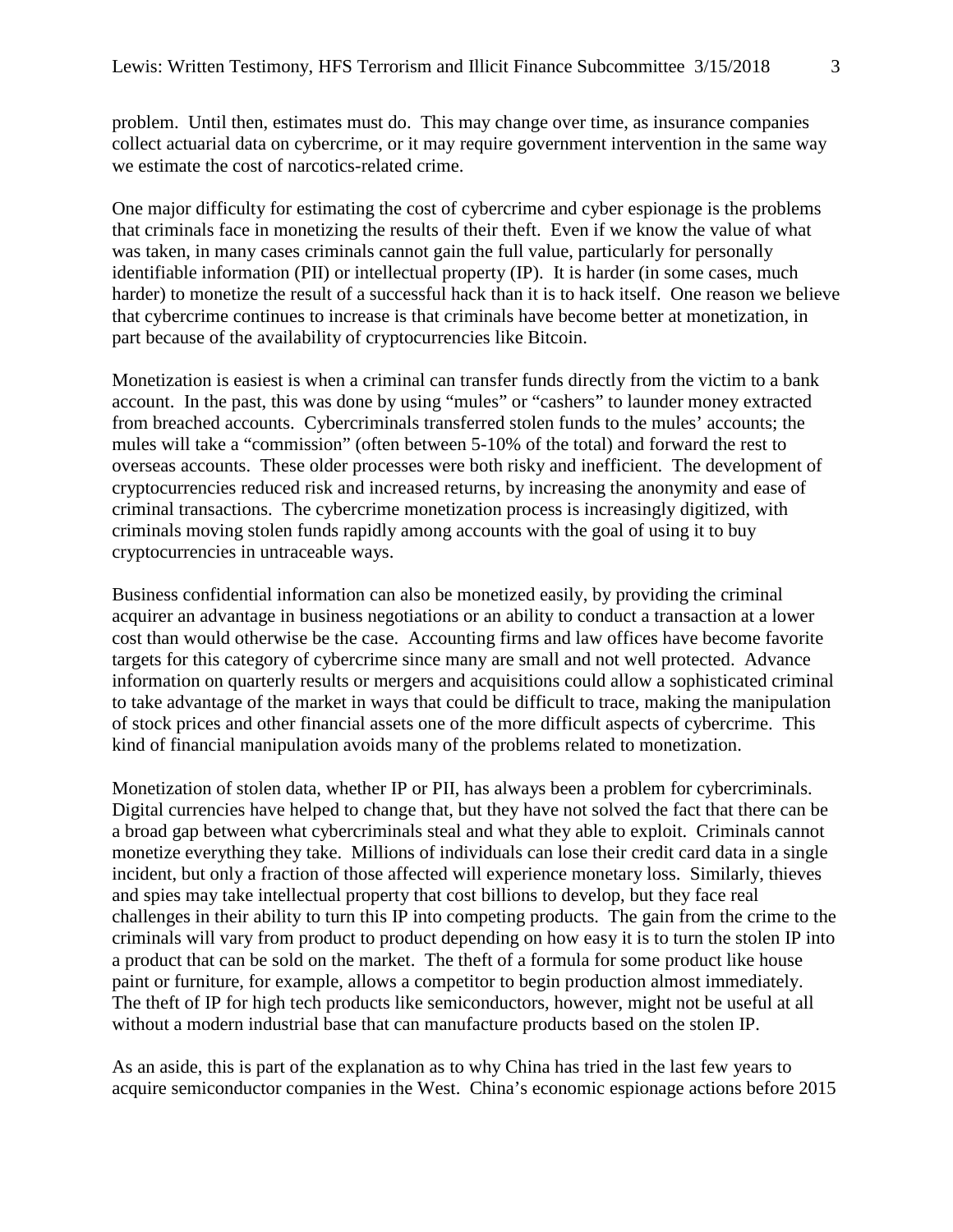included the acquisition of IP related to semiconductors, but the Chinese, despite massive investment, lacked the "know-how" to turn the stolen IP in products. While the purchase of western companies has been blocked by regulatory tools, such as the CFIUS process, China's immense government investments and use of joint ventures will eventually allow them to them to overcome the "know-how" obstacle.

Our second report developed a model to estimate of the global cost of cybercrime, based on data from interviews with government officials in a number of countries as well as published and private data on nations' aggregate cybercrime losses. We found information on thirty-two countries that account for a significant portion of global income, and used this data to construct a global estimate for cybercrime. We looked at a broad range of costs, including recovery costs, damage to brand and liability, and opportunity costs– the value of opportunities or benefits that cannot be realized because resources have been expended to protect or recover from cybercrime. We estimated that in 2014 the global loss was between \$375 and \$425 billion a year.

Our third and most recent study used the same methods and refined this approach by looking at countries by income group (high, medium or low income, using World Bank categories). The study showed an increase in cost, and estimated that cybercrime cost the world between \$450 and \$600 billion a year, roughly a twenty percent increase. This increase can be explained by the increasing sophistication of cybercriminals, by the larger number of Internet users and volume of Internet transactions which increases the pool of potential victims, and by improvements in the ability of cybercriminals to monetize stolen data.

This improved ability to monetize stolen data is in good measure the result of availability of cryptocurrencies and the continued growth of cybercrime black markets in what some call the "Dark Web." The dark web, websites accessible only through special programs or networks like Tor, has created a space for sophisticated criminal markets and transactions to operate outside the reach of law enforcement and has made the Internet a central hub for global criminal activity in drugs, child pornography, arms, and malware. Cryptocurrencies are an essential part of these marketplaces, allowing transactions to occur with far less visibility than ever before. The development of the dark web and cryptocurrencies support the growth of a sophisticated cybercrime ecosystem, and have eased the challenges of monetizing the spoils of cybercrime.

Digital currencies are cumbersome to use for many transactions, fluctuate in value, and are not widely accepted by mainstream commercial vendors. In 2017, the largest daily amount of bitcoin transactions was around \$5 billion. For context, data from the Bank of International Settlements suggests that \$5 trillion is traded every day in currency trades. Bitcoin is a rounding error in global financial transactions. Perhaps someday this will change, but for now, cryptocurrencies are primarily a vehicle for currency speculation, online gaming, and for cybercrime.

The preferred currency for anonymous transactions remains the U.S. \$100-dollar bill, with more than twelve billion bills in circulation according to the Treasury Department.<sup>[1](#page-3-0)</sup> Cash is still preferred for crime and tax evasion, but for cybercrime, cryptocurrencies have an advantage by avoiding the need for cumbersome and detectable physical transfers or bank transfers subject to

<span id="page-3-0"></span><sup>1</sup> https://www.federalreserve.gov/paymentsystems/coin\_currcircvolume.htm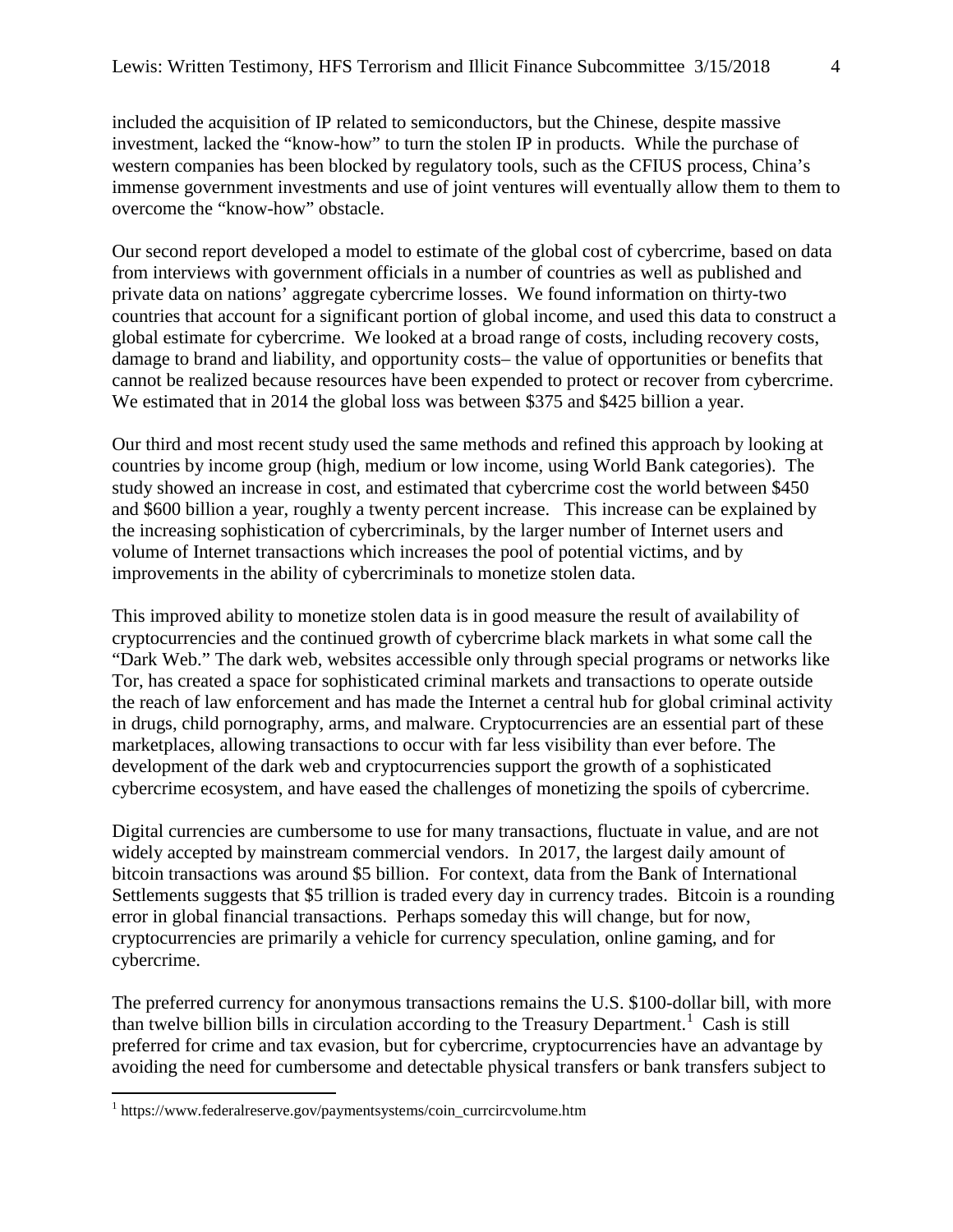regulation. The failure to counter the proliferation of unregulated digital currency exchanges, and the availability of strong encryption has created opportunities for cybercriminals, statesponsored cybercrime, sanctioned governments, and terrorists as they effectively evade money laundering controls and find it easier than ever to move large sums quickly and anonymously.

Cryptocurrencies are the digital equivalent of cash, and can allow for untraceable financial transactions. Bitcoin has long been the favored currency for darknet marketplaces, with cybercriminals taking advantage of its pseudonymous nature and decentralized organization to conduct illicit transactions, demand payments from victims, and launder the proceeds from their crimes. Bitcoin's oft-cited anonymity is not perfect, however, which has led to the emergence of a new generation of privacy-enhanced cryptocurrencies offering far greater protection to help cybercriminals conceal the details of their transactions and evade law enforcement. There are dozens of different cryptocurrencies on offer world-wide. Transactions using cryptocurrencies are difficult to trace and once the cryptocurrency is obtained in the commission of a crime, it is relatively easy to use the Internet to transfer it to a bank and exchange it for fiat currency.

Monetization opportunities have also increased due to the flourishing black markets found in cyberspace. Encryption, the dark web and cryptocurrencies have created a safe haven for cybercrime. These black markets are not accessible from the visible Internet, nor can they be discovered by widely used search engines. Access to these markets is usually restricted. On them, you can buy the latest hacking tools or recently stolen PII, learn of recently discovered vulnerabilities, and rent "botnets" --tens of thousands of computers remotely controlled for criminal purposes, usually used for conducting denial of service attacks or engaging in cryptocurrency mining. These black markets can be highly specialized. Some sellers offer guarantees, product ratings, and customer service. Personal information - credit card numbers, social security numbers, and bank accounts – can be bought in lots of thousands or even millions, and buyers have the choices of 'raw' information or personal information that that has been tested for accuracy. These markets are one reason why cybercriminals are adaptive and dynamic in developing new tools and techniques that challenge cyber defenses.

The tools available for crime on the Dark Web continue to improve. Cybercrime attracts innovators and is a dynamic technological environment. There used to be a lag of somewhere between three and five years between the use of hacking tools developed by advanced intelligence agencies and their spread to cybercrime markets for purchase or rental, but this lag is shrinking. The evidence for this is anecdotal, but the trend has been consistent for several years. Recent events, such as the leak of advanced hacking tools on WikiLeaks or through the "Shadow Brokers," has accelerated the improvement in capabilities in both criminal groups as well as nations. Both of these recent leaks are probably the result of Russian intelligence activities, and the Russian state and cybercrime groups are deeply intertwined.

Russia is a haven for the most advanced cybercrime groups and no clear line delineates the criminal world from the government. The Kremlin sees Russian cybercriminals as a strategic asset, and one of the most difficult problems for reducing cybercrime is that Russia, along with North Korea, will not cooperate with Western law enforcement. High-end cybercriminal groups in Russia have hacking capabilities that are better than most nations. A Russian hacker was responsible for the Yahoo breach, compromising more than a billion credentials which were used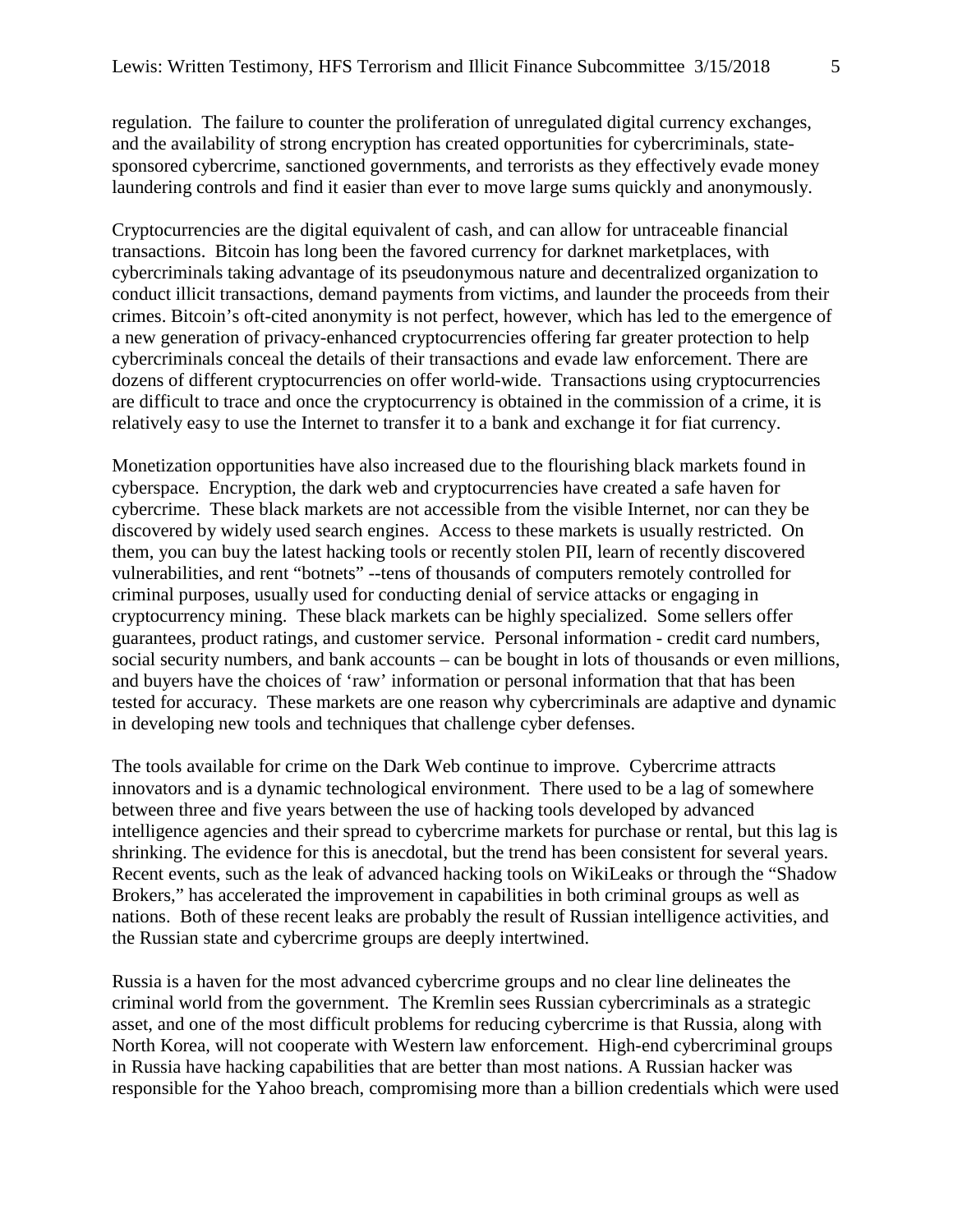for both criminal and intelligence purposes. NoPetya was Russian malware designed to collect both intelligence and commercial information. Russian cyber criminals have likely hacked law firms, accountants, and investment companies to gain information that will let them manipulate financial markets.

The other state that supports cybercrime is North Korea (DPRK). North Korean government agencies have long used criminal activities to gain hard currency for the regime. The North has always relied on criminal activities - smuggling, counterfeiting, to gain hard currency, and in recent years, it has used the hacking skills of its principal intelligence agency, the North Korean Reconnaissance General Bureau (RGB), for cybercrime. The most famous examples of North Korean state cybercrime are the hack of the Bangladeshi Central Bank and Wannacry ransomware event.

These attacks provide a lucrative means to supplement the North Korean government's limited access to foreign currency and to evade sanctions. The DPRK uses variants of malware available on the cybercrime black market and has been successful mainly against poorly protected targets. North Korean cyber capabilities have not yet reached the level that would allow them to go after the most advanced targets (such as American banks), duplicate Stuxnet or the Russian attack on Ukrainian power facilities.

North Korea has also turned to cryptocurrency theft to help fund its regime. North Korean hackers have targeted at least three South Korean cryptocurrency exchanges in  $2017<sup>2</sup>$  $2017<sup>2</sup>$ . Cryptocurrencies are a particularly valuable target for North Korea, who is able to use Bitcoin's anonymity to circumvent international sanctions. There is some speculation that North Korea has also installed bitcoin mining software on hacked computers to mine for cryptocurrencies. The Pyongyang University of Science and Technology now offers its students classes in bitcoin and blockchain.

Protected spaces on the dark web, an innovative cybercrime ecosystem, cryptocurrency and countries that engage in and support cybercrime – this is a daunting list of problems, but there are solutions. Each of these ideas deserves longer discussion, but in brief,

- The U.S. and its allies must develop an appropriate and effective strategy for punishing states that support cybercrime. This may need to go beyond traditional law enforcement activities to disrupt cybercriminal networks, software programs, and financial resources, much as the Navy had to take action against the Barbary Pirates. In general, the U.S. needs to develop retaliatory strategy, since as long as there are no penalties for malicious cyber action, our opponents see no reason to behave in cyberspace, and this applies to cybercriminals as well as states.
- Many countries are moving to regulate or even block cryptocurrencies. This is a draconian solution to the problem. Cryptocurrencies whose use can be done in ways consistent with anti-money laundering and other financial regulations should be allowed to operate. Those cryptocurrencies and related "mixing services" designed to evade

<span id="page-5-0"></span><sup>&</sup>lt;sup>2</sup> Luke McNamara, ["Why Is North Korea So Interested in Bitcoin?,](https://www.fireeye.com/blog/threat-research/2017/09/north-korea-interested-in-bitcoin.html)" FireEye, September 11, 2017